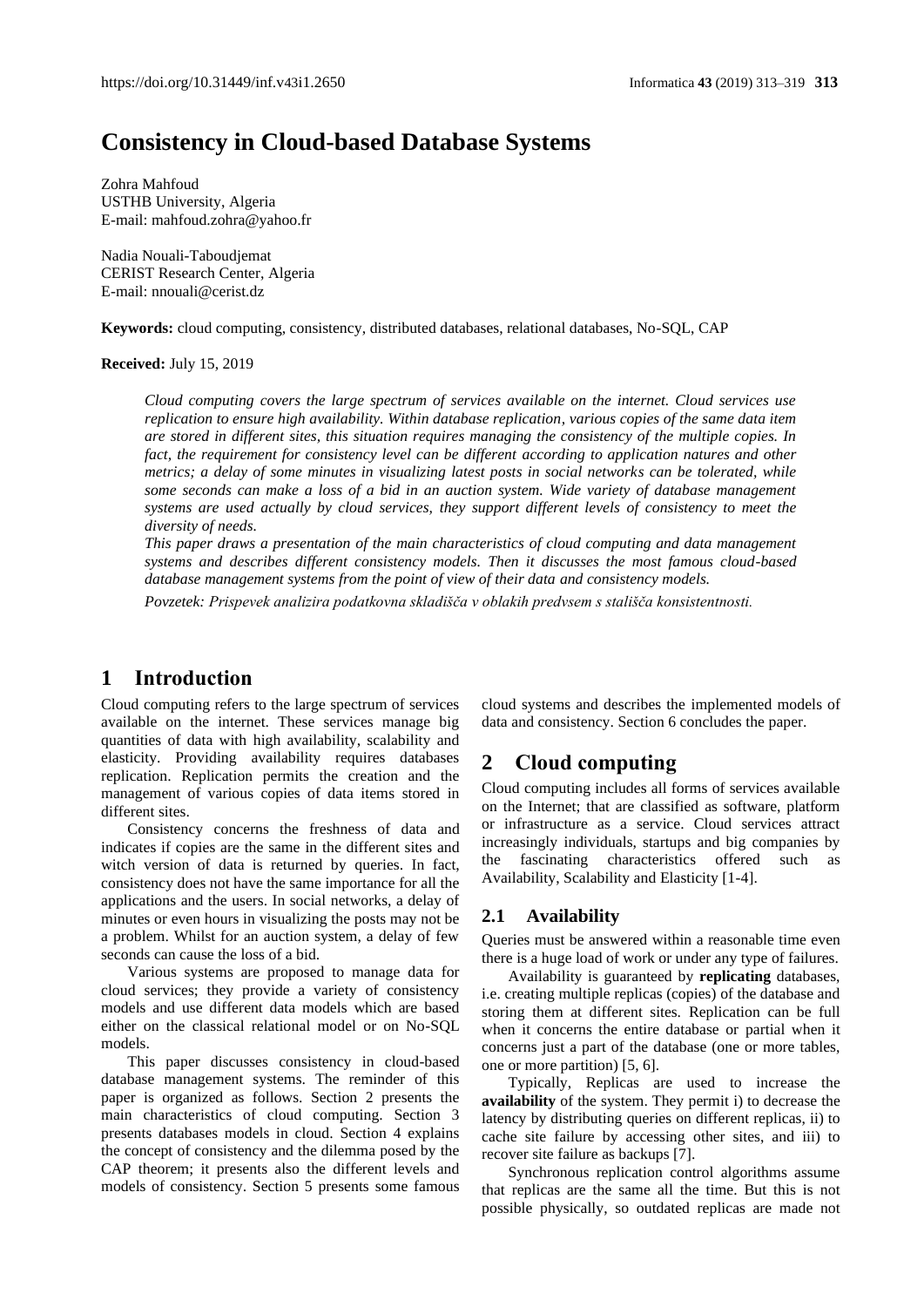accessible until they are synchronized. In contrary, asynchronous algorithms allow accessing to divergent replicas that will finally converge [8, 9].

### **2.2 Scalability**

This property is related to the capacity of providing large databases and managing their growing. Scalability is ensured by **partitioning** the database, i.e. devising the database into several disjoint partitions (fragments) that can be stored in different sites. Partitioning database offers the possibility of incrementing infinitely the capacity of storage by adding new hardware [6].

Partitioning has two general types: **Vertical** and **Horizontal**. In vertical type each partition contains a set of columns of the database; while in horizontal type (called communally sharding) the database is divided into sets of rows. The two types of partitioning can be combined to obtain a better strategy [10].

## **2.3 Elasticity**

Elasticity called also elastic scalability refers to the flexibility of scaling up and down quickly in order to support the change of the requirements. Elasticity is the most important property that attracts companies to the cloud as it permits to pay accurately according to use.

# **3 Database models in cloud computing**

Data storage in the cloud uses both of the classical relational model and the new No-SQL architectures.

**Relational Databases:** These databases respect the classical relational model proposed by E.F.Codd [11]. Relational databases structure data into tables composed of columns and rows, with a unique primary key and possible foreign keys. They provide the CRUD (**C**reate, **R**ead, **U**pdate and **D**elete) basic operations, and also operations across several tables.

Relational databases dominate the market of databases for more than twenty years; this success is due to its stability and consistency. These characteristics are guaranteed via transactional mechanisms that are implemented by the ACID (Atomicity, Consistency, Isolation and Durability) properties [12].

SQL (Structured Query Language) is the most used for requesting and maintaining relational databases.

Database Management Systems (DBMS) are responsible to store, retrieve, secure, replicate and realize backups of databases. The most famous Relational Databases Management Systems (RDBMS) are: Oracle, [MySQL,](https://en.wikipedia.org/wiki/MySQL) [Microsoft SQL Server,](https://en.wikipedia.org/wiki/Microsoft_SQL_Server) Postgres.

#### **No-SQL Databases:**

No-SQL databases ('Not only SQL' or 'Not relational') is a family of databases or more appropriate data stores that support all schemas of data characterized as structured, semi-structured and unstructured. No-SQL databases provide a high level of availability, scalability and elasticity. These features make No-SQL databases increasingly used for big data and qualified as the databases for the next-generation of web applications [13, 14].

Unlike the relational databases, No-SQL databases do not have a unified data model. Also, the level of operations is different; some systems provide only simple read-write operations, while others support more advanced operations. These differences lead to more than one hundred No-SQL databases which are principally classified into four categories [2, 3, 15, 23]:

**i. Key-value Databases:** this model permits to store all schemas of data, as (key, value) pairs. A unique key is assigned to every value and permits to access the value. The value can be a simple data item, or a set of key-value pairs.

Example of key-value databases are: App Engine Data Store, Redis, Riak, etc.

**ii. Column-oriented Databases:** this model holds structured data in tables that are organized in rows like in relational databases. The difference is that columns can be different from one row to another. Also, a column can also regroup a set of columns. In other hand, operations across tables are not supported.

Examples of column-oriented databases are: Google BigTable, Cassandra, etc.

**iii. Document-based Databases:** this model is used to store unstructured data, where keys addressed generally XML (eXtensible Markup Language) or JSON (JavaScript Object Notation) documents. No restrictions on data type or documents length are imposed.

Examples of Document-based stores are: CoucheDB, MongoDB, RavenDB, etc.

**iv. Graph Databases:** this model allows storing data and relationships between them using graphs; nodes store data and arcs store relationships. The support of dynamic relationship makes this model the most appropriate for social networks. Examples of graph databases are: Neo4j,

HyperGraphDB, Infinite Graph, etc.

We stress that all No-SQL architectures are basically based on the key-value model.

# **4 Consistency**

Mutual consistency or simply consistency refers how to propagate updates between the different copies of replicated items. It concerns the state of data items in different sites; if they are the same or not. Also, how users see data items, if they see the same value, or they are allowed to see different values [6, 22].

Figure 01 shows a cloud system where the item X is duplicated in three sites. In an ideal situation, all copies of X have the same value  $(V1=V2=V3)$ , this classical level of consistency is the most suitable, but it is hard to implement in distributed systems as it is proved by the CAP theorem as explained below.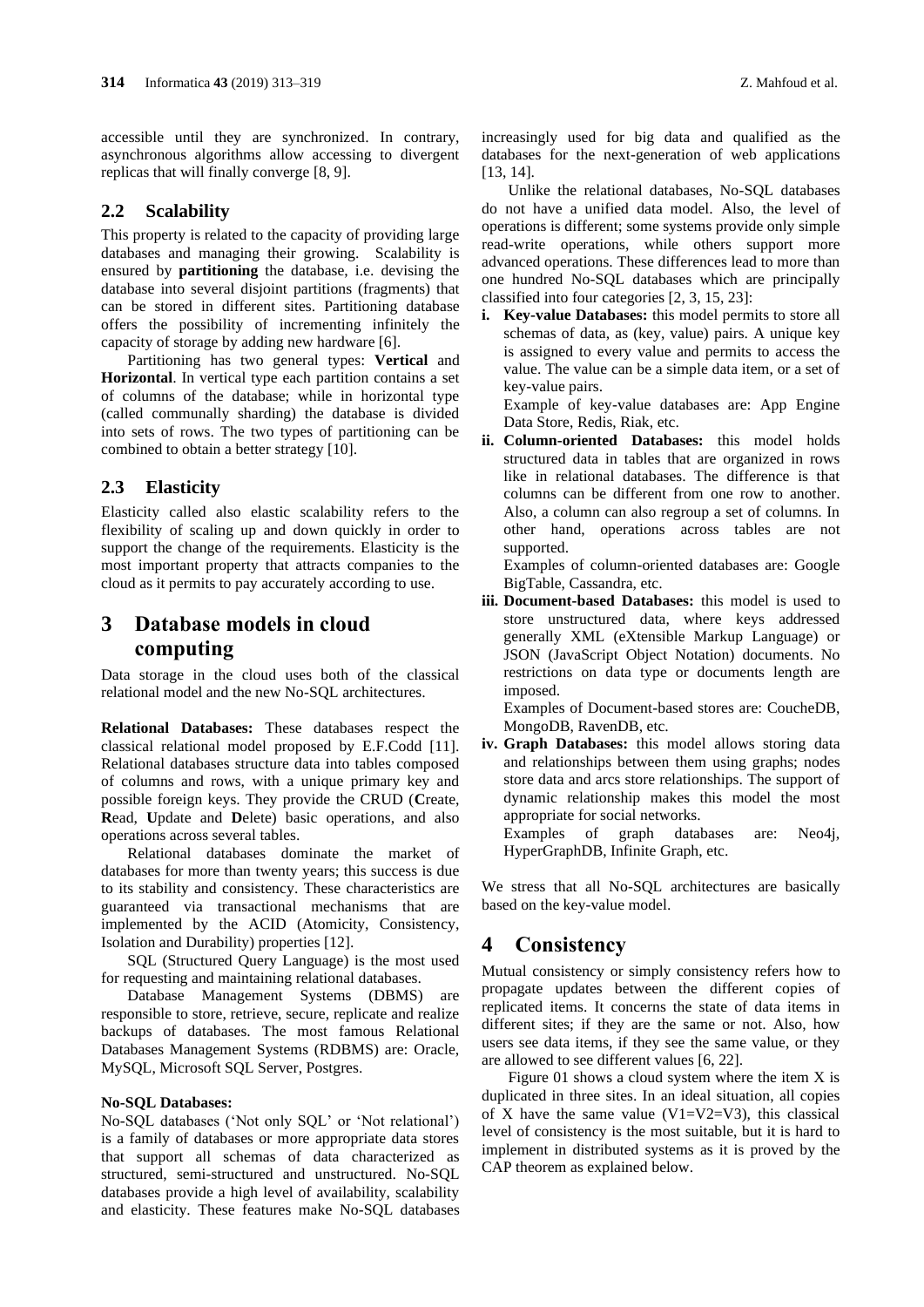

Figure 1: Distributed system with replication.

We mention here that the cloud is considered as a large geo-distributed system; data is largely replicated to ensure availability in the case of concurrent queries and recovery in case of failure. The different replicas can be located in the same datacenter or over different geodistributed datacenters that can located in different continents; in this case the communication between replicas is very expensive.

## **4.1 CAP theorem**

The CAP theorem (Figure 02) states that shared-data systems can ensure at most two of three properties: Consistency, Availability, and Partition tolerance at the same time [16, 17].



Figure 2: CAP theorem.

Choosing two properties between Availability, Partitioning tolerance and Consistency in the cloud is not easy; Availability and Partitioning are primordial and Consistency is vital for reliability. Cloud systems do not avoid absolutely one of the three properties, and propose generally a compromise between the three properties, which leads to support degraded levels of each one. A description of consistency levels is presented by the next section.

PACELC [18] extends CAP and states that the compromise is not all the time between Availability and Partitioning and Consistency; during network Partition (P) the compromise is between Availability (A) and Consistency (C). Else (E), the compromise is between Latency (L) and Consistency (C). The latency measures the delay of getting a reply.

#### **4.2 Consistency levels**

Consistency levels are influenced by the type of replication control protocol; i) Synchronous protocols propagate updates to all the replicas at the same time and

in the same order. These protocols present strong consistency (immediate consistency). ii) Asynchronous protocols allow updating one replica while other outdated replicas are still accessible. iii) Hybrid protocols propagate updates synchronously between some replicas. Asynchronous and hybrid protocols present different levels of consistency according to which replicas are accessible, and the number of replicas that must be written and read before replying to queries [18, 19]. Quorum-based systems are proposed to achieve strong consistency by using the majority of replicas; Paxos is the most known protocol in this area [47].

The level of consistency is chosen according to the system nature and user's needs. Transactional systems like they proposed to book a flight ticket, buy an item, or send a bid are cases where data must be treated with strong consistency; an inconsistency of few seconds may make a loss. Social networks are examples of applications that tolerate weak consistency; a delay in visualizing the latest posts can be accepted.

#### **4.3 Consistency models**

A variety of consistency models degraded from strong to weak consistency are proposed in the literature, the main models are [19, 20, 21, 22, 40]:

Strict consistency (Atomic consistency, Linearizability), is the strictest model of consistency; updates are propagated between replicas at the same order according to the real time. Also, reads return the last written values.

Sequential consistency (Serializability): updates are ordered according to a logical order applied by all the replicas, this order can be different from the real order. Reads return the last values written according to the logical order.

The eventual consistency model ensures that all replicas will eventually become consistent even if requests can read inconsistent values. Different variants of this model are distinguished according to the techniques used to manage the inconsistent window:

Causal Consistency is a variation of the eventual consistency, where only causally related operations are ordered.

Read-your-writes consistency is a case of causal consistency where users access always his updates, or a newer version, and never access an older version.

Session consistency implements the read-your-writes consistency model during the session.

The bounded staleness consistency model tolerates reading stale values under some conditions such as bounding staleness by a specific period of time delta. This condition is satisfied by propagating updates within delta.

In Configurable consistency (Tunable consistency) the user configures the number of replicas accessed synchronously. Here, the consistency level depends on the percentage of the replicas requested synchronously; strong consistency is reached if the number of replicas for read (R) and write (W) overlap  $(R+W>=N)$ , N is the total number of replicas.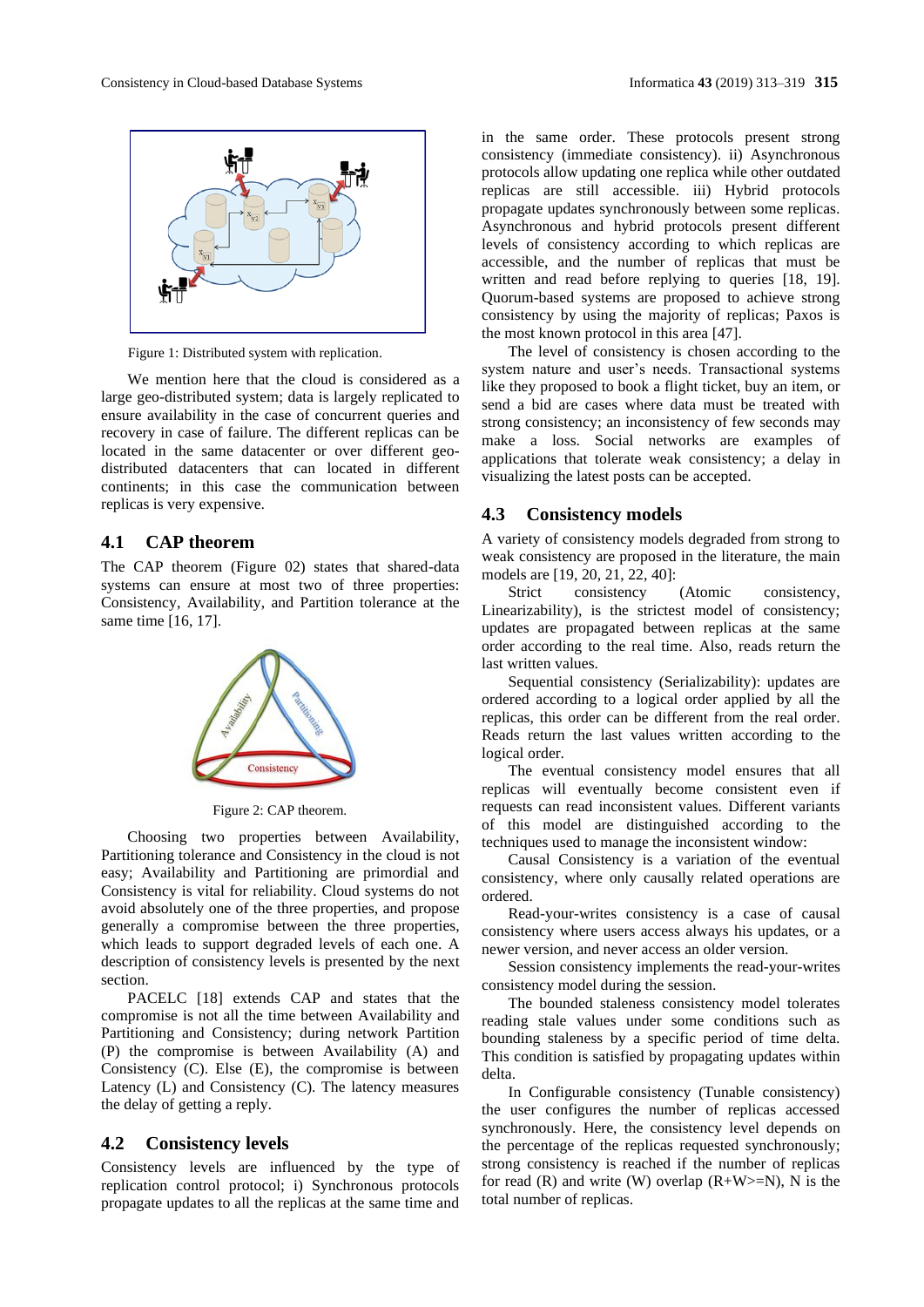## **5 Consistency levels in cloud systems**

Wide variety of database management systems are used actually by cloud services. This section presents the most famous of them from the point of view of their data and consistency models [24].

### **5.1 Amazon propositions**

Amazon has several propositions: Simple Storage Service (S3) [25,29], SimpleDB [26] and DynamoDB [27, 28] are No-SOL databases that provide high availability and scalability. Amazon Aurora [30, 31] is a relational databases management system that provides strong consistency.

S3 is designed to store large data in buckets: a bucket is organized as a key-value store, values are generally objects that represent data files or folders used to organize data files, folders can be arranged hierarchically. S3 offers simple operations to create, write, read and delete buckets, keys and objects. S3 uses automatic Cross-region replication that allows asynchronous copying of objects across buckets in different Regions. This strategy provides eventual consistency model.

SimpleDB arranges structured data in domains which consist of items; items are composed of pairs of (attribute, value); value can contain multiple data. SimpleDB offers operations for creating, writing, reading and deleting a domain or an attribute. Operations manipulate one or various items of the same domain. Eventual consistency is proposed by default; however it is possible to choose the strong consistency.

Dynamo uses tables of items, each item contains one or more attributes. An attribute is composed of (key, value) pairs. Dynamo provides several operations to create, write, read and dele table, item and attribute; which permit to manipulate one or various items of the same table. Initially, dynamo offers eventual consistency; a quorum that preserves availability and scalability is addressed to fulfill operations. However, dynamo makes it is possible to achieve strong consistency by configuring the number of requested replicas.

Data models in simpleDB and Dynamo have the structure of tables. Although, they are not classified as column-family store because they have simple columns and not super column families.

Amazon Aurora is a cloud-based relational databases management system proposed by Amazon Relational Database Service (RDS). Aurora is built on a MySQL engine and it is compatible with PostgreSQL. It provides better availability and scalability comparing to classical databases engines on RDS. Aurora guarantees strong consistency by supporting a quorum protocol.

### **5.2 Google propositions**

In its turn, Google published several cloud-based systems [32] like BigTable [33], Megastore [34], Spanner [35], Cloud SQL [36], and Cloud datastore [37].

Bigtable stores data in massive tables. Each table is organized in rows that are accessed by primary keys and they contain a set of column-families which can differ from a row to another. A column-family regroups related columns and each column contains a single value for a row. This model allows storing versioned data in columns regrouped in a column family. Operations concern atomic single-row and a quorum protocol based on Paxos algorithm is implemented to provide strong consistency for write operations, read operations can get stale data if an update is on progress.

Bigtable is designed to store very large amounts of data; Google uses it in many applications like: Google Analytics, Earth, Map and Personalized Search.

Megastore uses schemas of tables to organize data; a table contains a set of entities that are characterized by a set of properties. Megastore defines entity groups that are sets of related tables based on Bigtable. Megastore provides transactions with full ACID semantics that can concern data through several tables of the same entity group, not just data of the same table like the majority of No-SQL databases. Like Bigtable, Megastore uses Paxos protocol to provide strong consistency; for each write operation, a majority of replicas across geographically distributed datacenters is requested; this strategy increases the system latency.

Megastore is proposed to build interactive applications; it is used by well-known Google applications as: AppEngine, Gmail, Calendar and Android Market.

Spanner is a key-value database created to fix the weaknesses of megastore in term of latency. Like megastore, spanner organizes data in schematized semirelational tables, uses timestamp for versioning data and use a like SQL-based query language. Spanner propose an excellent support of transactions with full ACID properties, it provide strong consistency for distributed transactions across geographically replicated datacenters; this is achieved by executing a combination of the twophase-commit protocol and Paxos protocol. Spanner is largely used within Google's datacenters infrastructures.

Cloud SQL is a RDBMS based on MySQL that provides classically immediate consistency.

Cloud Datastore is a [Document store](http://db-engines.com/en/article/Document+Stores) that organizes data on kinds of entities; each entity is accessed by a key and composed of a set of properties storing values that can have different types even for the same properties. Cloud Datastore use Multi-Master replication based on Paxos. Queries are configured to obtain immediate or eventual consistency.

### **5.3 Microsoft propositions**

Microsoft has also several propositions: Microsoft Azure Table storage [38], Microsoft Azure DocumentDB [39] and Microsoft Azure SQL Database [41].

Microsoft Azure Table storage is a key-value store that stocks large amounts of data in tables. Each table contains a set of entities: an entity is composed of a primary key and a set of properties. Table storage provides strong consistency, and permits to achieve transactions with ACID properties across tables of the same partition.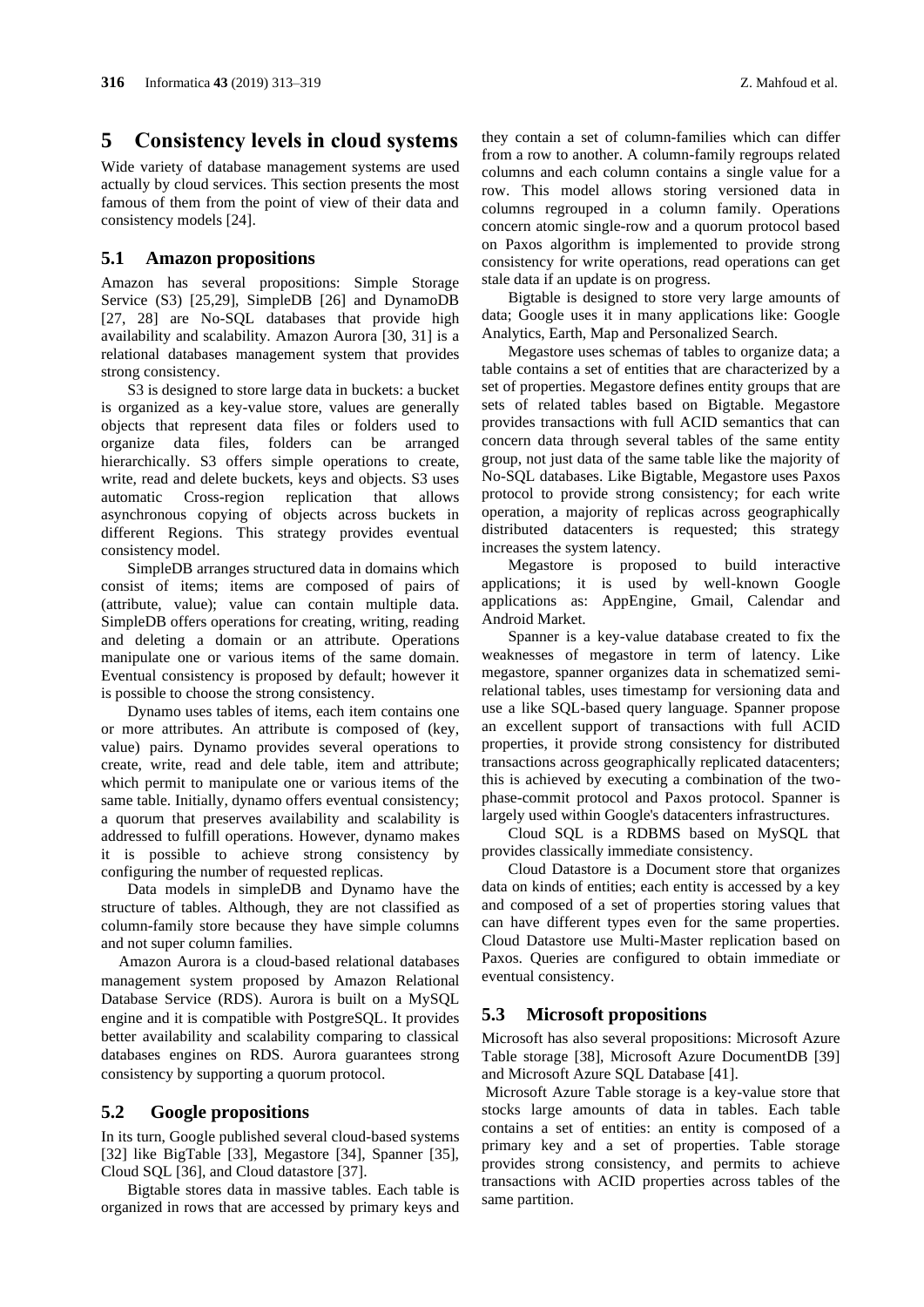Microsoft Azure Cosmos DB gathers multiple data models that include key-value, table, columnar, document and graph data models. It offers a configurable consistency model that presents five levels: strong, bounded-staleness, session, consistent prefix, and eventual. Strong consistency is associated only with one Azure region; it uses a linearizability based on a majority of replicas. The other levels are designed to reinforce

avalability across different regions.

Microsoft Azure SQL Database is a RDBMS in the cloud built on the Microsoft SQL Server engine that supports full ACID properties of relational databases and uses a quorum-based algorithm that provides an acceptable consistency level with high availability.

## **5.4 Others solutions**

## **5.4.1 Cassandra**

Cassandra [42, 43] is an open source column family store proposed by Facebook for managing massive amounts of data. Cassandra is inspired from Google BigTable and Amazon DynamoDB.

The data model of Cassandra uses column families (tables) that regroup rows; each row in a table is composed of a key and a list of columns or super columns. A column is composed of a key, a value and a timestamp. A super column is a column family that regroups columns.

Cassandra proposes panoply of consistency models that can be configured at operation level. These levels are differentiated according to the requested replicas and theirs locations; the level ALL involves all the replicas of the cluster. The levels: One, TWO and THREE involve at least one, two and three replica (s), respectively. The level QUORUM involves a quorum of replicas of the cluster. According to the nodes locations, the following levels are defined: EACH\_QUORUM requires a quorum of replicas in all [data centers](https://docs.datastax.com/en/glossary/doc/glossary/gloss_data_center.html). LOCAL\_QUORUM requires a quorum of replicas in the same data center. And, LOCAL\_ONE requires one replica at least in the local data center. In addition, Cassandra proposes the SERIAL level that uses linearizable consistency for achieving lightweight transactions.

LOCAL\_SERIAL concerns one datacenter. The levels listed above are common to read and write operations. The ANY level is specific only to write operations; it permits to execute a write operation even if no required replica is available; the operation writes hints for downed nodes on others nodes. The changes will be sent to downed nodes when they recovered.

The consistency level is determined by the number of replicas solicited for the read (R) and write (W) operations; if it overlaps the total number of replicas (N) the consistency is strong  $(R+W>=N)$ , otherwise the consistency is weak.

## **5.4.2 PNUTS**

PNUTS [44, 45] proposed by Yahoo! exposes a simple relational model with flexible schema. PNUTS organizes

data into tables of records with attributes that can store any type of data. PNUTS offers various operations like Update, delete, selection of one or more items from a single table.

PNUTS proposes a per-record timeline consistency model that offers a consistent view of data to the user; a master replica is nominated to each record, this replica receives all the updates concerning the record and propagates the updates to other replicas in the same order.

This consistency can be configured; the weak level is ensured by the options: Read-any, Read-critical (required version), Test-and-set-write. However, the options: Read-latest ensures strong consistency.

## **5.4.3 Neo4j**

Neo4j [46] is a graph based No-SQL databases that models data using nodes and relationships. Nodes are used to represent entities, they can be labeled and contain properties. Relationships present relations between nodes and can also contain properties.

Neo4j supports full ACID properties and implements causal consistency to provide an acceptable level of consistency.

# **6 Conclusion**

Availability, scalability and elasticity are the success keys of cloud computing. At the storage level, these properties are guaranteed by partitioning and replicating databases.

Initially, cloud systems used the relational model that dominated the market of databases for more than twenty years. This model is known by its stability and consistency, which are guaranteed using transactional mechanisms. However, these mechanisms make the relational model very rigid and lack required availability and scalability. In order to meet the cloud needs, a new generation of relational cloud-based systems that supports more availability and scalability appeared. Several applications in cloud prefer No-SQL models that are proposed initially as simple key-value pairs that avoid all types of constraints. Bit by bit, No-SQL Databases use more organized models and integrate some transactional mechanism. Nevertheless, they still more flexible comparing to relational model.

In the consistency side and as it is difficult to ensure availability with strong consistency in large geodistributed systems, cloud systems implement different consistency models to ensure the best compromise between availability and consistency. In addition, a lot of systems propose a tunable consistency that offers the possibility to choose between numerous proposed models.

# **7 References**

[1] S. Sakr, A. Liu, D. Batista, M. Alomari (2011). "A Survey of Large Scale Data Management Approaches in Cloud Environments". IEEE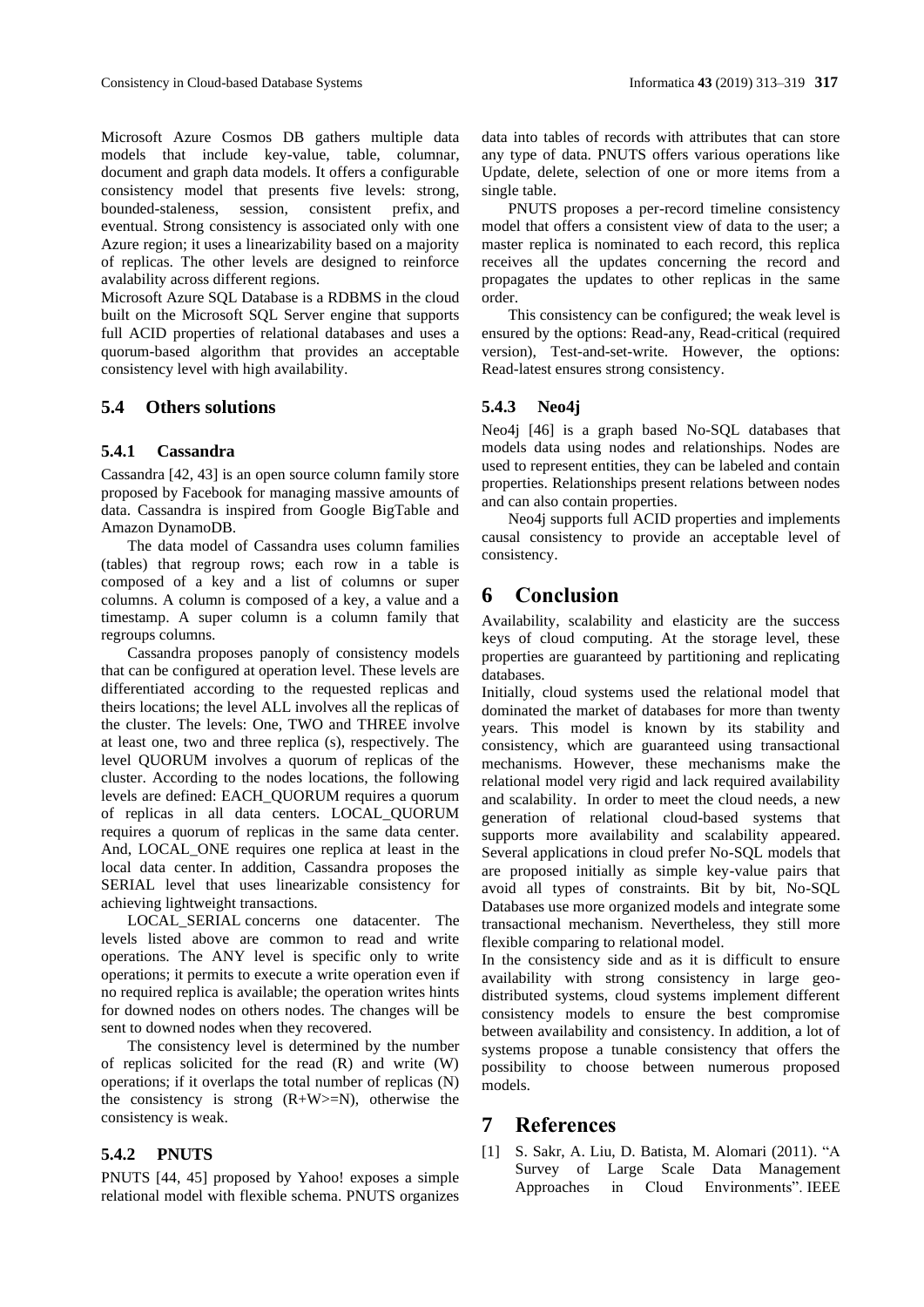Communications Surveys and Tutorials. 13(3): 311- 336,

https://doi.org/10.1109/SURV.2011.032211.00087.

- [2] A. Elzeiny, A. Abo Elfetouh ,and A Riad (2013). "Cloud Storage: A Survey". International Journal of Emerging Trends & Technology in Computer Science. Vol. 2, Issue 4, ISSN 2278-6856: 342- 349.
- [3] M. Siba, S. Breß, and E. Schallehn (2012). "Cloud Data Management: A Short Overview and Comparison of Current Approaches". Grundlagen von Datenbanken.
- [4] D. Kossmann, T. Kraska, S. Loesing (2010). "An evaluation of alternative architectures for transaction processing in the cloud". SIGMOD Conference : 579-590. [https://doi.org/10.1145/1807167.1807231.](https://doi.org/10.1145/1807167.1807231)
- [5] [Saeed K. Rahimi](https://www.bookdepository.com/author/Saeed-K-Rahimi) , By (author) [Frank S. Haug](https://www.bookdepository.com/author/Frank-S-Haug) (2010). "Distributed Database Management Systems A Practical Approach". Wiley-IEEE Computer Society. [https://doi.org/10.1002/9780470602379.](https://doi.org/10.1002/9780470602379)
- [6] M.T Özsu, P. Valduriez (2011). "Principles of Distributed Database Systems". Springer Science+ Business Media, 3rd ed. [https://doi.org/10.1007/978-1-4419-8834-8.](https://doi.org/10.1007/978-1-4419-8834-8)
- [7] V.K. Pallaw (2010). "Concept of Database Management Systems". Asian Books Pvt. Ltd. ISBN : 978-81-8412-119-3.
- [8] M. Wiesmann, F. Pedone, A. Schiper, B. Kemme, G. Alonso (2000). "Understanding Replication in Databases and Distributed Systems". IEEE International Conference on Distributed Computing Systems: 464-474.
- [9] M. Wiesmann, F. Pedone, A. Schiper (2000). "Database Replication Techniques: a Three Parameter Classification". The 19<sup>th</sup> IEEE Symposium on Reliable Distributed Systems: 206- 215.
- [10] SH. Navathe, S. Ceri, G. Wiederhold, J. Dou (1984). "Vertical Partitioning Algorithms for Database Design". ACM Transactions on Database Systems, Vol. 9, No.4. [https://doi.org/10.1145/1994.2209.](https://doi.org/10.1145/1994.2209)
- [11] Codd, E.F. (1970). "A Relational Model of Data for Large Shared Data Banks". Communications of the ACM. 13 (6): 377–387. [https://doi.org/10.1145/362384.362685.](https://doi.org/10.1145/362384.362685)
- [12] J. Gray (1981). "The Transaction Concept: Virtues and Limitations". The 7<sup>th</sup> VLDB, Cannes: 144-154.
- [13] F. Bugiotti, L. Cabibbo, P. Atzeni, R. Torlone (2014). "Database Design for NoSQL Systems". 223-231.
- [14] P. J. Sadalage and M. J. Fowler (2012). "NoSQL Distilled". Addison-Wesley.
- [15] G. Harrison (2015). "Next Generation Databases: NoSQL, NewSQL, and Big Data". Apress, ISBN(e): 978-1-4842-1329-2.
- [16] E. A. Brewer (2000). "Towards Robust Distributed Systems". PODC (Invited Talk) :7.
- [17] N. Lynch and S. Gilbert (2002). "Brewer's conjecture and the feasibility of consistent, available, partition-tolerant web services". ACM SIGACT News, Vol. 33 Issue 2: 51-59. [https://doi.org/10.1145/564585.564601.](https://doi.org/10.1145/564585.564601)
- [18] Daniel J. Abadi (2012). "Consistency tradeoffs in modern distributed database system design: Cap is only part of the story". Journal of computer, 45(2):37–42. [https://doi.org/10.1109/MC.2012.33.](https://doi.org/10.1109/MC.2012.33)
- [19] S.P. Kumar (2016). "Adaptive Consistency Protocols for Replicated Data in Modern Storage Systems with a High Degree of Elasticity". PHD thesis, Conservatoire national des arts et métiers, Paris, France.
- [20] D. Mosberger (1993). "Memory Consistency Models". ACM SIGOPS Operating Systems Review Homepage archive. Vol. 27, Issue 1 : 18-26 [https://doi.org/10.1145/160551.160553.](https://doi.org/10.1145/160551.160553)
- [21] Adve, Sarita V and Gharachorloo, Kourosh (1996). "Shared Memory Consistency Models: A Tutorial". Journal of Computer, Vol. 29, Issue 12: 66-76. <https://doi.org/10.1109/2.546611>
- [22] W. Vogels (2009). "Eventually consistent". Communications of the ACM, Vol. 52, n.1: 40-44, [https://doi.org/10.1145/1435417.1435432.](https://doi.org/10.1145/1435417.1435432)
- [23] IGI Global publications (2016). "Big Data: Concepts, Methodologies, Tools, and Applications". ISBN: 9781466698406.
- [24] "DB-Engines Ranking", Available Online [Aug2018]: [http://db-engines.com/en/ranking/.](http://db-engines.com/en/ranking/)
- [25] "Amazon Simple Storage Service Documentation". Available Online [Aug2018]: [https://aws.amazon.com/documentation/s3/.](https://aws.amazon.com/documentation/s3/)
- [26] "Amazon SimpleDB Documentation". Available Online [Aug2018]:
- [https://aws.amazon.com/documentation/simpledb/.](https://aws.amazon.com/documentation/simpledb/) [27] "Amazon DynamoDB Documentation". Available Online [Aug2018]:

[https://aws.amazon.com/documentation/dynamodb/.](https://aws.amazon.com/documentation/dynamodb/)

- [28] G. DeCandia, D. Hastorun, M. Jampani, et al. (2007). "Dynamo: Amazon's highly available keyvalue store". SOSP:205–220. [https://doi.org/10.1145/1294261.1294281.](https://doi.org/10.1145/1294261.1294281)
- [29] D. Bermbach and S. Tai (2011). "Eventual consistency: How soon is eventual? an evaluation of amazon s3's consistency behavior". The 6th Workshop on Middleware for Service Oriented Computing. ACM.

[https://doi.org/10.1145/2093185.2093186.](https://doi.org/10.1145/2093185.2093186)

- [30] "Amazon Amazon Aurora". Available Online [Aug2018]: [https://aws.amazon.com/rds/aurora/.](https://aws.amazon.com/rds/aurora/)
- [31] "Amazon Relational Database Service Documentation". Available Online [Feb2017]: [https://aws.amazon.com/documentation/rds/.](https://aws.amazon.com/documentation/rds/)
- [32] "Google Cloud Platform: Cloud Storage Products". Available Online [Aug2018]: [https://cloud.google.com/products/storage.](https://cloud.google.com/products/storage)
- [33] F. Chang, J. Dean, S. Ghemawat, et al. (2008). "Bigtable: A Distributed Storage System for Structured Data". ACM TOCS 26.2, 4:1–4:26. [https://doi.org/10.1145/1365815.1365816.](https://doi.org/10.1145/1365815.1365816)